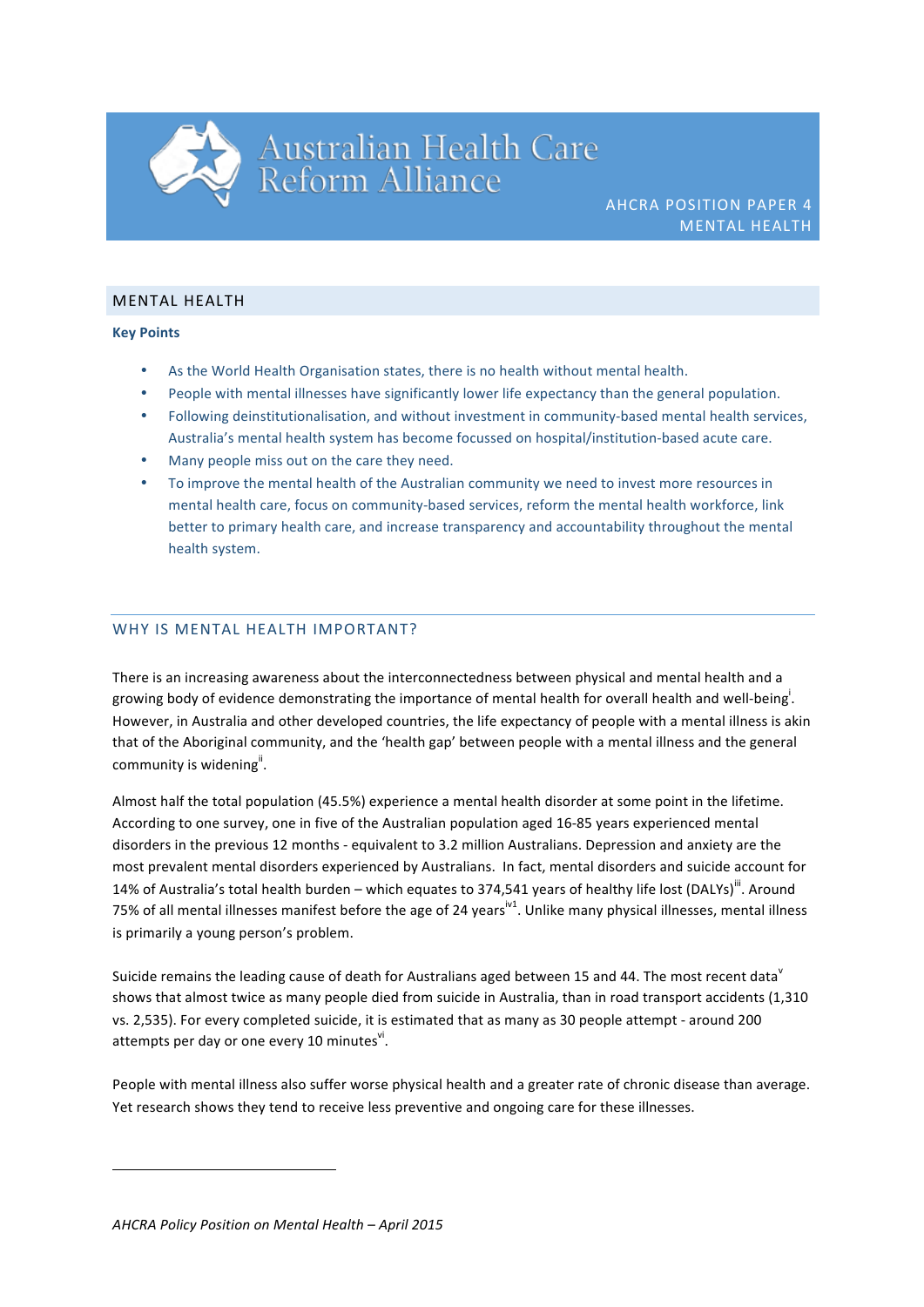#### BACKGROUND - WHERE HAVE WE BEEN?

Australia has a commendable history of producing high quality mental health policies and strategies. Currently, mental health policies and programs are being developed under the second National Mental Health Strategy and the fourth in a series of national mental health plans lapsed in 2014. There have also been national roadmaps, action plans and other documents, both at national and state levels. These papers are often replicated with regards to suicide prevention, the social and emotional wellbeing of indigenous people, co-morbidities and other related matters. There are literally dozens of mental health-related plans and policies.

However, overall these policies and plans have not been successful in achieving their aim of shifting the focus of mental health care from institutional settings to community settings. In fact, Australia still has a hospitalcentric approach to mental health service provision<sup>vii</sup> and there is also evidence indicating the high prevalence of mental illness among prisoners<sup>viii</sup>. Some have suggested on this basis that mental health reform has merely shifted people from one type of institution to another.

The state of mental health care in Australia is an issue of growing concern at a political level and in the general community<sup>ix</sup>, reflected in the 32 parliamentary or statutory inquiries into this issue held between 2005-12<sup>x</sup> These include the National Action Plan on Mental Health<sup>xi</sup>, developed by the Council of Australian Governments in 2006. This provided some \$5.5bn in additional funding for mental health. In 2010-11, mental health spending in Australia totalled \$7.2bn of the total of \$142bn spent on health. However, even with CoAG's engagement, mental health share of the health budget since then has stalled. Currently, mental health spending is 5% of total health spending but accounts for 13% of the burden of disease. This gaps goes some way to explaining Australia's mental health crisis. Despite repeated calls for accountability, the impact of spending and services is so poorly understood that mental health in Australia has been described as "outcome blind"<sup>xii</sup>.

A key change made by the CoAG National Action Plan in 2006 was to permit public access to Medicare-funded psychology services. The Better Access Program began in 2006 and by March 2014 had funded 20m billable occasions of service, running at some \$12m each week<sup>xiii</sup>. Whether this program represents good value for money is the subject of considerable debate<sup>xivxv</sup>.

Understanding the impact of this program and others is important because access to mental health care remains a problem. In 1997 it was estimated that around 38% of people needing care got access to a service in 2007 this figure was 35%<sup>xvi</sup>. It is possible to suggest on this basis that Australia failed to lift the rate of access to care over this decade. There has been recent data published to indicate the rate may have increased but access to mental health care remains considerably lower than for many other health conditions in Australia. This is particularly so in relation to young people whose rate of access to care is even lower than among the general community, with only some 13% of young men with a mental illness receiving care. While the epidemiology of mental illness points to the need to cater for young people, this is precisely where our service system is weakest. Hence recent attention to *headspace* and the EPPIC model of early psychosis intervention, pioneered by former Australian of the Year Professor Pat McGorry. However, the impact of these recent changes is so far hard to discern.

Partly in response to this ongoing sense of crisis, the majority of Australian jurisdictions have turned to a new model of administrative organisation designed to impel mental health reform. Mental health commissions now exist in NSW, Victoria, Queensland and Western Australia with one promised for South Australia. There is also a National Mental Health Commission, chaired by Professor Allan Fels, operating within the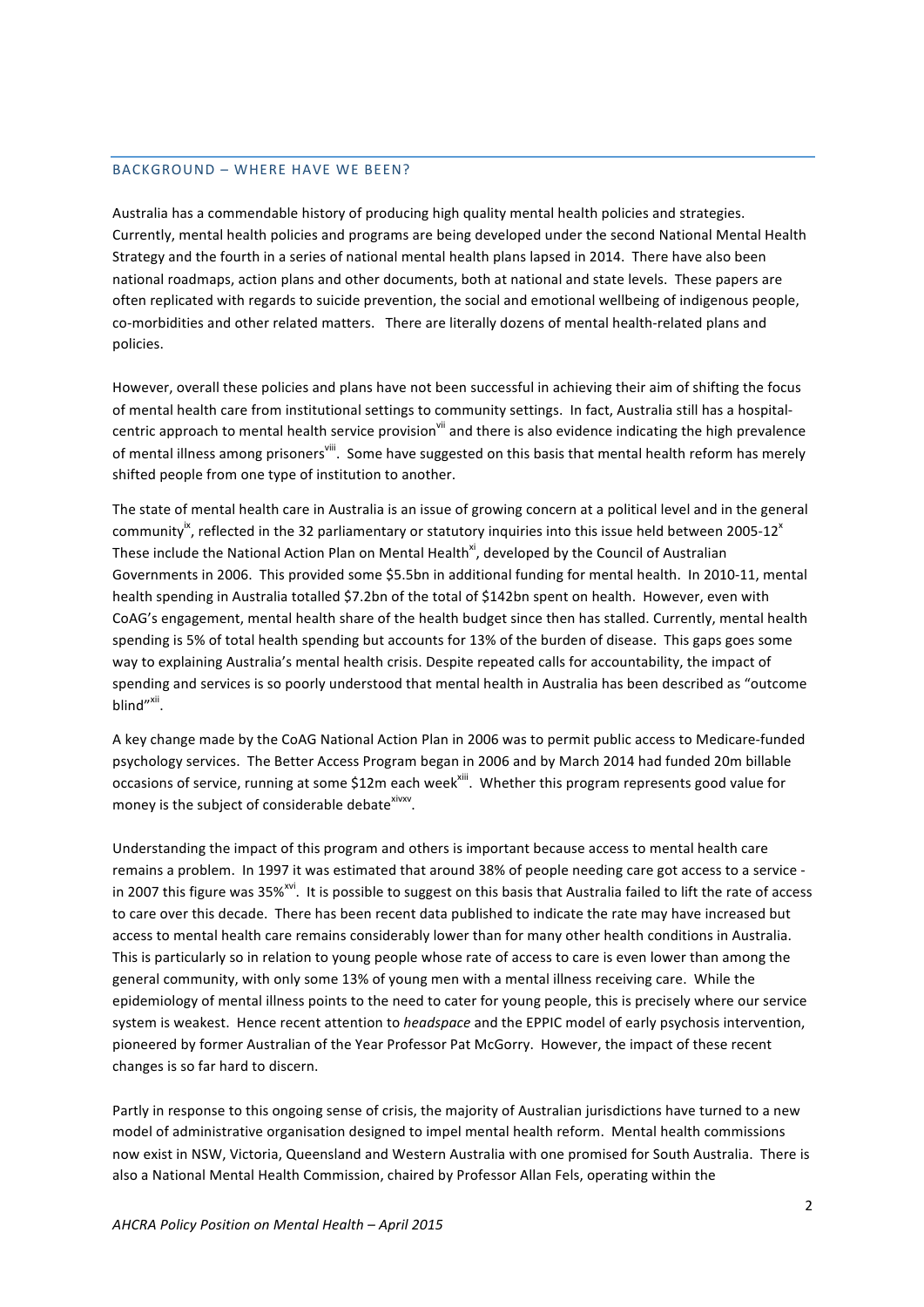Commonwealth Department of Health. It is early days for each of these bodies and therefore difficult to present evidence about their impact in driving positive reform in mental health.

Most recently, the National Mental Health Commission was tasked with conducting a review of mental health services by the Abbott Government. This review was completed in November 2014 and became public in April 2015. The focus of the review was on the Commonwealth and the actions it could take now. 25 recommendations have been made, including a regional approach to suicide prevention, greater emphasis on community services and a greater role for innovative technologies in mental health care. The review did not call for any additional funding for mental health, focusing on reallocation of existing resources. The full review can be found here:

http://www.mentalhealthcommission.gov.au/our-reports/review-of-mental-health-programmes-andservices.aspx

In response to the Commission's review, the Commonwealth has undertaken to prepare a formal government response and to establish a series of CoAG working groups.

#### CURRENT SITUATION – WHERE ARE WE NOW?

While Australia has had a national plan and policy for mental health for more than 20 years, the mental health 'system' is in fact a patchwork. The type and range of services and people's access to those services will vary hugely depending on where they live. Rural access is significantly less than in metro areas due to the maldistribution of the Medicare workforce.

Further, despite growing evidence about the impact of trauma on mental health, services remain particularly rare and poor for Australia's Indigenous and multicultural communities. Our capacity to plan better services for these groups is hampered by poor data. For example, there is insufficient published data on the link between mental illness and suicide among Aboriginal and Torres Strait Islander people.

There are also many people 'parked' on employment and disability pensions, unable to access the community mental health services necessary to break out of welfare. The mental health system is also poorly linked to the primary health care system, when they should be working closely together to ensure people receive holistic multidisciplinary care and their physical health issues are addressed. For example, of all the mental health plans written under the Better Access Program, only around half are reviewed by a GP following psychological treatments.

Overall, Australian spending on genuine community-based mental health services is inadequate. Australia has failed to build a flourishing, vibrant community mental health sector. Non-government service provision in Australia is around 8% of total mental health spending whereas it is around 28% in NZ. This key gap in the 'system' leaves people with few alternatives but to seek expensive and often traumatic hospital-based care. This has in turn created unsustainable pressure on hospital mental health services, forced to admit only the sickest or most at risk patients. Typically, patient stays are brief and focus on stabilisation and medication, rather than rehabilitation and recovery. People are commonly discharged to home with little or no community support, leaving them isolated and vulnerable to a 'revolving door' of unnecessary readmission, followed by premature and unsupported discharge, followed by another cycle of admission and re-admission<sup>xvii</sup>.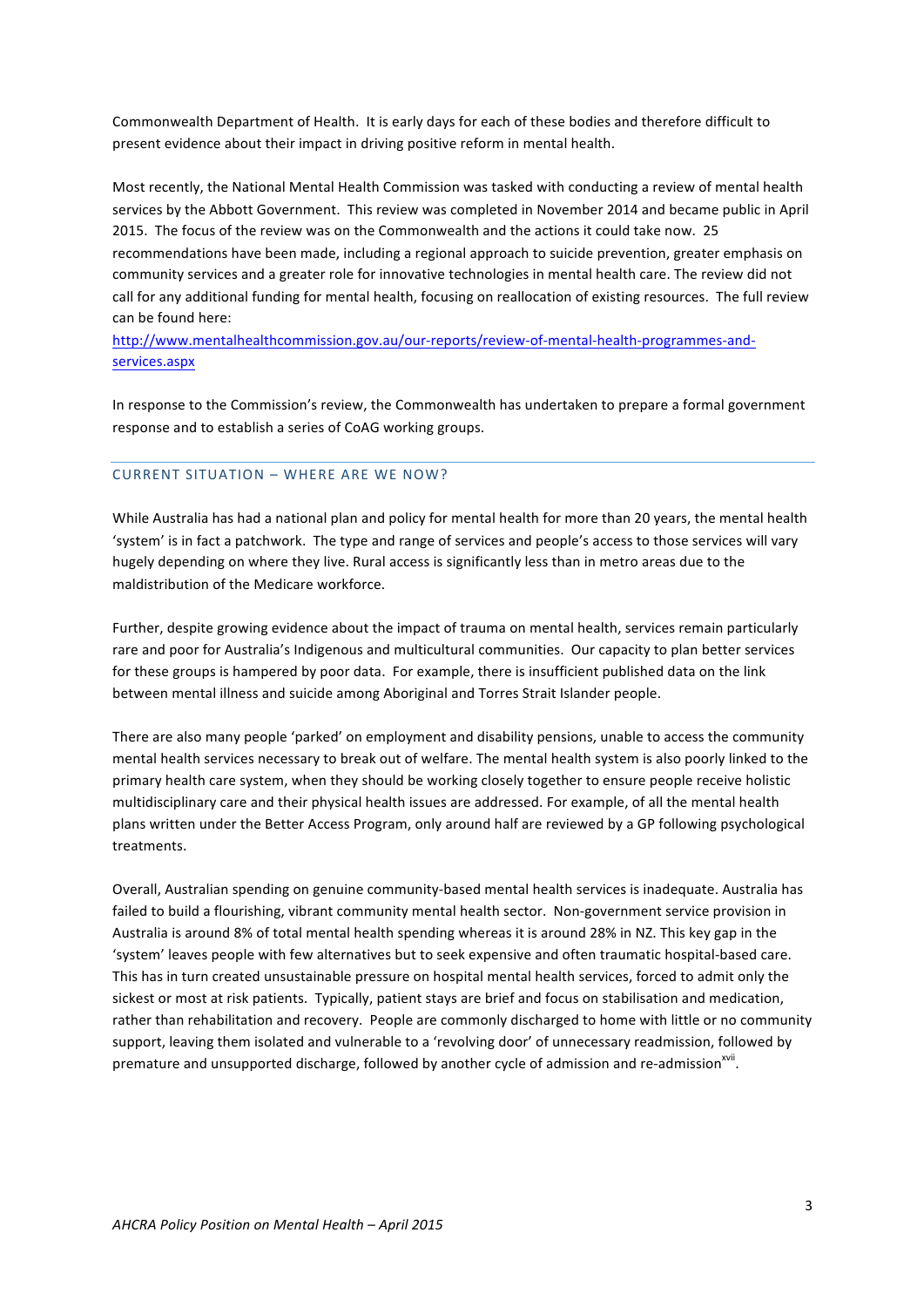## FUTURE AGENDA - WHERE WE WANT TO GO?

In order to achieve a high quality, coherent and efficient system of mental health care in Australia the following strategies and actions are recommended, focusing on the following areas: funding, community mental health, governance and accountability:

#### *What can happen now*

- Identify gaps in the current community mental health sector
- An immediate boost in funding for mental health, focussed on community-based services
- Identify key data gaps, such as the link between mental illness and suicide in Aboriginal and Torres Strait Islanders
- Articulate a realistic set of outcome measures and targets for mental health services and programs which work at the local and regional level.
- Identify gaps, inefficiencies and areas of duplication in the planning and governance of mental health services and programs between federal and state, public and private and the hospital and community sectors, building on the work already undertaken by the National Mental Health Commission.
- Identify existing innovative and evidence-based mental health programs with the potential for transferability to other contexts, such as e-mental health technologies, moving now to not only provide effective early intervention in mental health but to prevent enduring mental illnesses<sup>xviii</sup>.
- Identify alternatives to current fee-for-service arrangements to ensure better access to mental (and physical) health care for key groups.

# *Over the next 1-2 years*

- Increase health funding by 1% of total health funding per year
- Develop a plan for developing a vibrant and sustainable community sector in mental health
- Develop a mental health illness prevention and health promotion plan, focussing on the establishment of a range of community mental health services spanning the gamut of clinical and psycho-social needs, offering a new suite of alternatives to hospitalisation.
- Collect and report on the validated experiences of care of mental health consumers and carers as part of meeting the outcome measures defined (above).
- Develop a plan to sustain and promulgate broad, population-wide approaches to implementation of 'best practice' policies and programs
- Develop a plan to address the physical health needs of people with mental illness, based on the integration of mental and physical health.
- Develop a funding mechanism for mental health which brings together general practitioners, community nurses, psychologists, social workers, Aboriginal health workers, occupational therapists, employment consultants, the police, housing officers and others.

# *Over the next 3-5 years*

- Increase funding to 12% of total health spending by 2020
- Implement the mental health care community sector plan
- Implement the mental health illness prevention and health promotion plan